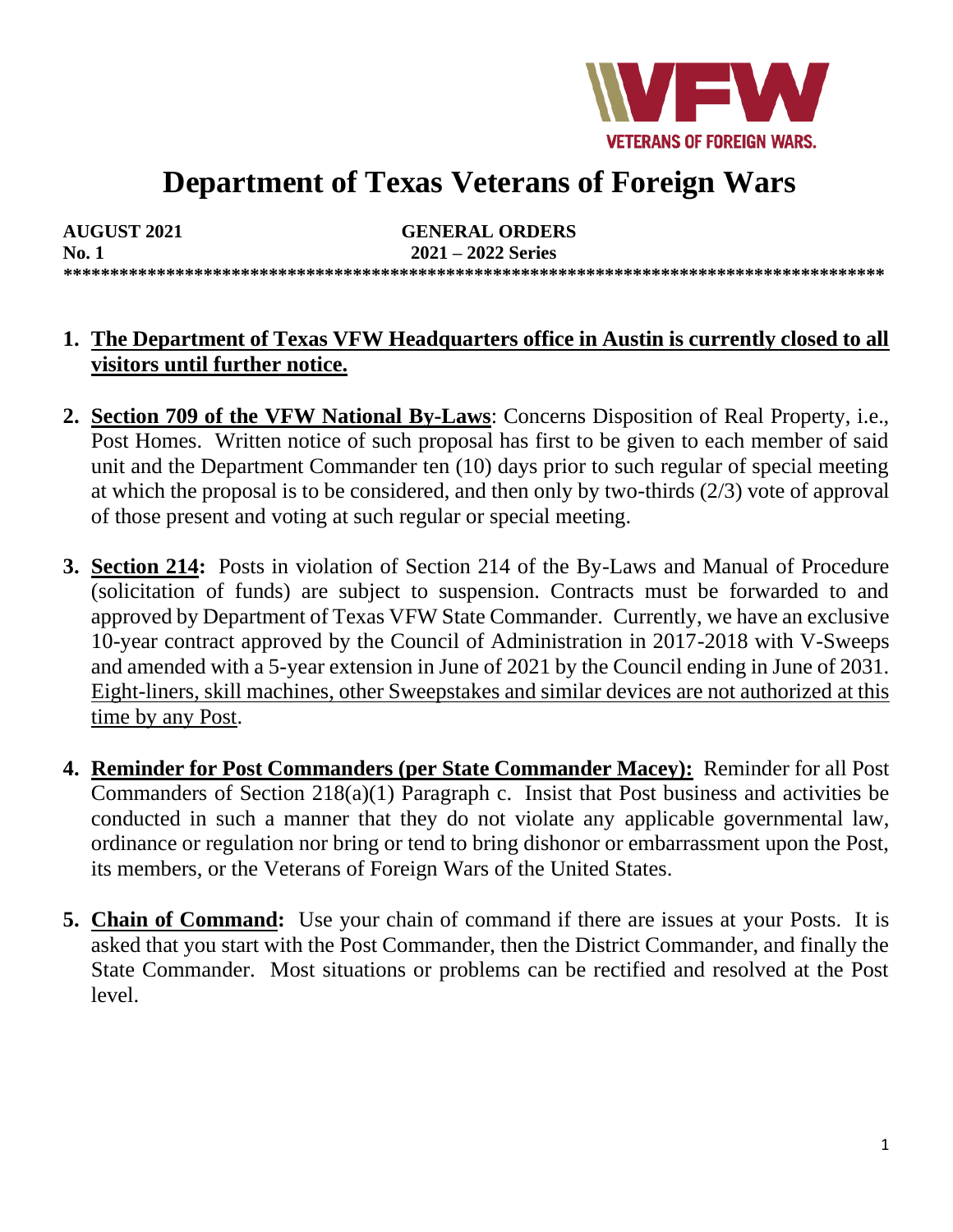- **6. Post Commanders:** Are directed to Section 103 of the Manual of Procedure, which prescribes the way applications for membership will be handled. Applications for membership of new, reinstated or transfer members must be voted on by the members present at a regular Post meeting.
- **7. Politics:** Members of the Veterans of Foreign Wars or Auxiliary within Texas shall not make any statement to the news media concerning pending VFW sponsored legislation on a State or National level, or anything relevant to VFW policies of a State or National nature without first obtaining permission from Department of Texas VFW Headquarters.
- **8. Texas VFW Foundation**: The Texas VFW Foundation is continuously ready for the influx of assistance claims for individual veterans who have lost wages or been adversely affected due to COVID-19, and for the upcoming 2021 Hurricane season. Refer veterans to the Texas VFW Foundation website for financial assistance: [https://www.texasvfw.org/foundation.](https://www.texasvfw.org/foundation)

## **9. District Meetings/Trainings for August and September 2021:**

- District 3 Aug  $7<sup>th</sup>$  Post 6796-Dallas
- District 4 Aug  $7<sup>th</sup>$  Post 8790-Houston • District 5 Aug  $7<sup>th</sup>$  Post 8315-Schertz
- District 8 Aug  $7<sup>th</sup>$  Post 8929-Anson
- 
- District 9  $\qquad \qquad$  Aug 7<sup>th</sup> Post 1475-Amarillo
- District 12 Aug  $7<sup>th</sup>$  Post 8560-Sulphur Springs
- District 20 Aug  $7<sup>th</sup>$  Post 8541-San Antonio
- District 21 Aug  $7<sup>th</sup>$  Post 2399-Mineral Wells
- District 29 Aug  $7<sup>th</sup>$  Post 2148-Waco
- District 28 Aug  $8<sup>th</sup>$  Post 2527-Bastrop (training)
- District 16 Aug  $7<sup>th</sup>$  &  $8<sup>th</sup>$  Post 8551-Sweeny
- District 6  $\qquad \qquad$  Aug 14<sup>th</sup> Post 9170-Beeville
- District 17 Aug  $14<sup>th</sup>$  Post 9182-Katy (training)
- District 1 Aug 15<sup>th</sup> Post 6205-Muenster (District meeting)
- District 13 Aug  $15<sup>th</sup>$  Post 688-Boerne
- District 14 Aug  $21^{st}$  Post 8557-Copperas Cove
- District 10  $Aug 28<sup>th</sup>$  Post 8550-El Paso
- District 28 Sept  $12<sup>th</sup>$  Post 2410-Harlingen
- District 2 Sept 25<sup>th</sup> Post 2775-Orange

# **10. Candidates for Department Office 2022-2023:**

- State Commander, Lynn Toomer, Post 10429, Benbrook, D-21
- State Senior Vice Commander, Larry Sanders, Post 10241, Lytle, D-20
- State Junior Vice Commander, Anson Booker, Post 3892, Harker Heights, D-14
- State Junior Vice Commander, Andrew Camplen, Post 688, Boerne, D-13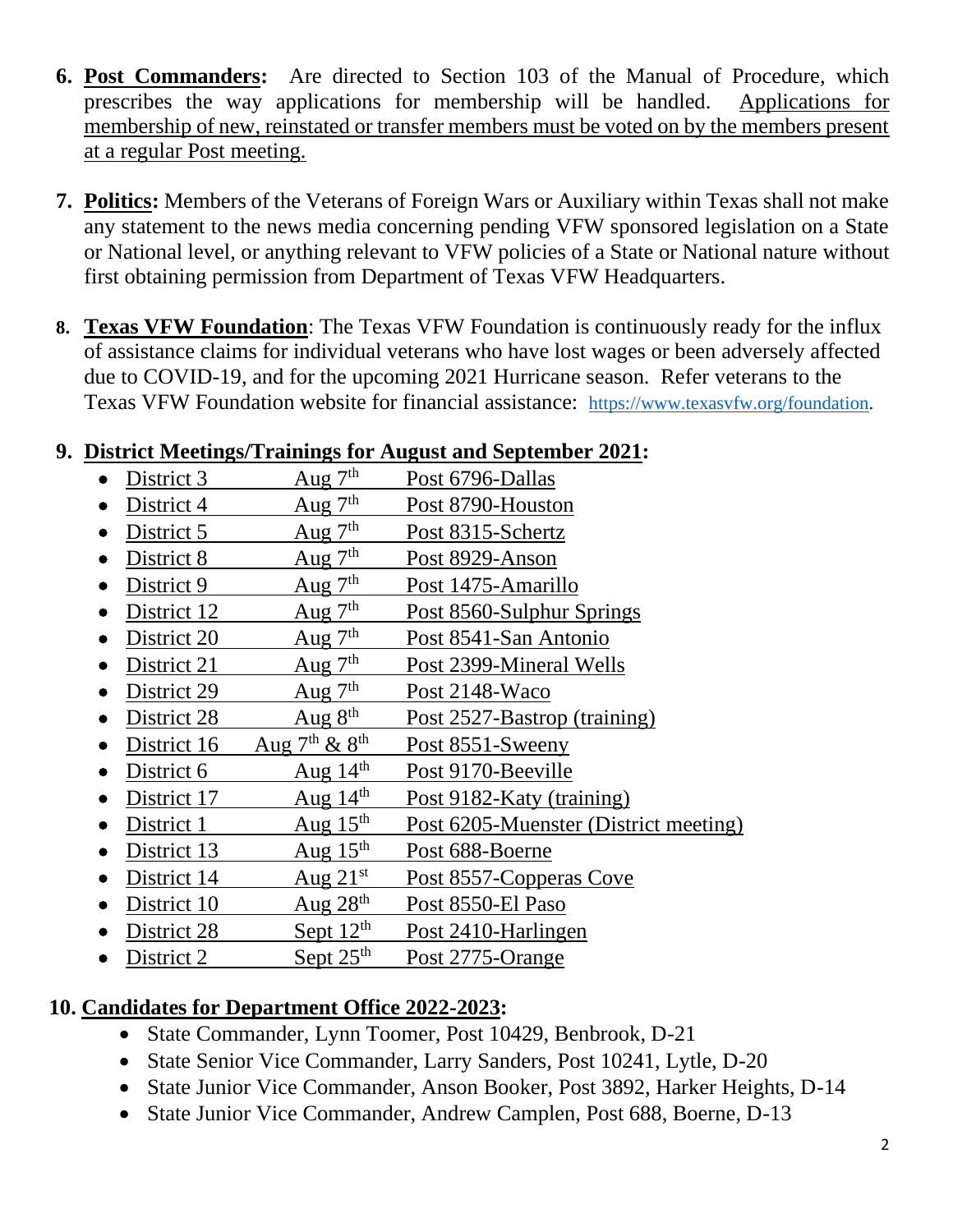- State Junior Vice Commander, Larry Levy, Post 5873, New Boston, D-12
- State Junior Vice Commander, Ben Lowrance, Post 1475, Amarillo, D-9
- State Junior Vice Commander, Robert Martinez, Jr., Post 2059, Kirby, D-20
- State Judge Advocate, Keith King, Post 3278, Brownwood, D-8
- State Judge Advocate, Larry Velasquez, Post 8932, Corpus Christi, D-6
- State Surgeon, Gerard P. "Jerry" Greene, Post 6796, Dallas, D-3
- State Surgeon, Randall Johnston, Post 4376, Seven Points, D-30
- State Surgeon, Cindy Unerfusser, Post 2772, Sherman, D-1
- State Chaplain, Timothy Anderson, Post 3894, Waxahachie, D-30
- State Chaplain, Michael "Foy" Day, Post 4692, Bryan, D-17
- National Council Member, Inge Conley, Post 12075, Humble, D-4
- National Council Member, Keith King, Post 3278, Brownwood, D-8

## **11. Candidate for National VFW Office for 2022-2023**:

VFW National Jr. Vice Commander-in-Chief, Larry Velasquez, Jr., Post 8932, D-6

- **12. Section 901 of the National By-Laws, "Discipline of Members":** Members who have committed offenses recognized by the Veterans of Foreign Wars of the United States may be subject to Disciplinary Action. Members are reminded that acts of Sexual Harassment, Racial or Sexual Discrimination, and all other conduct prejudicial to good order and discipline or conduct determined to be unbecoming of a member will not be condoned. In general, harassment and discrimination consists of any form of verbal, non-verbal, or physical conduct that is sufficiently severe and/or pervasive enough to have the purpose or effect of creating an intimidating, hostile, or offensive environment or otherwise interfering with another's ability to participate in VFW events. All members will be treated with dignity and respect.
- **13. Veterans Day:** Post Commanders are urged to start planning a program for November 11, 2021, for the observance of Veterans Day (see Section 223 of the Manual of Procedure).
- **14. Patriot Day, September 11, 2021:** The President of the United States is requested to issue each year a proclamation calling on the display of the flag of the United States to be flown at half-staff (sunrise to sunset) and to observe a moment of silence on Patriot Day in honor of the individuals who lost their lives as a result of the terrorist attacks against the United States that occurred on September 11, 2001.

# **15. Mandatory VPR's for 2021-2022:**

- November 11, 2021 (Veterans Day)
- May 1, 2022 (Loyalty Day)
- May 30, 2022 (Memorial Day)
- June 14, 2022 (Flag Day)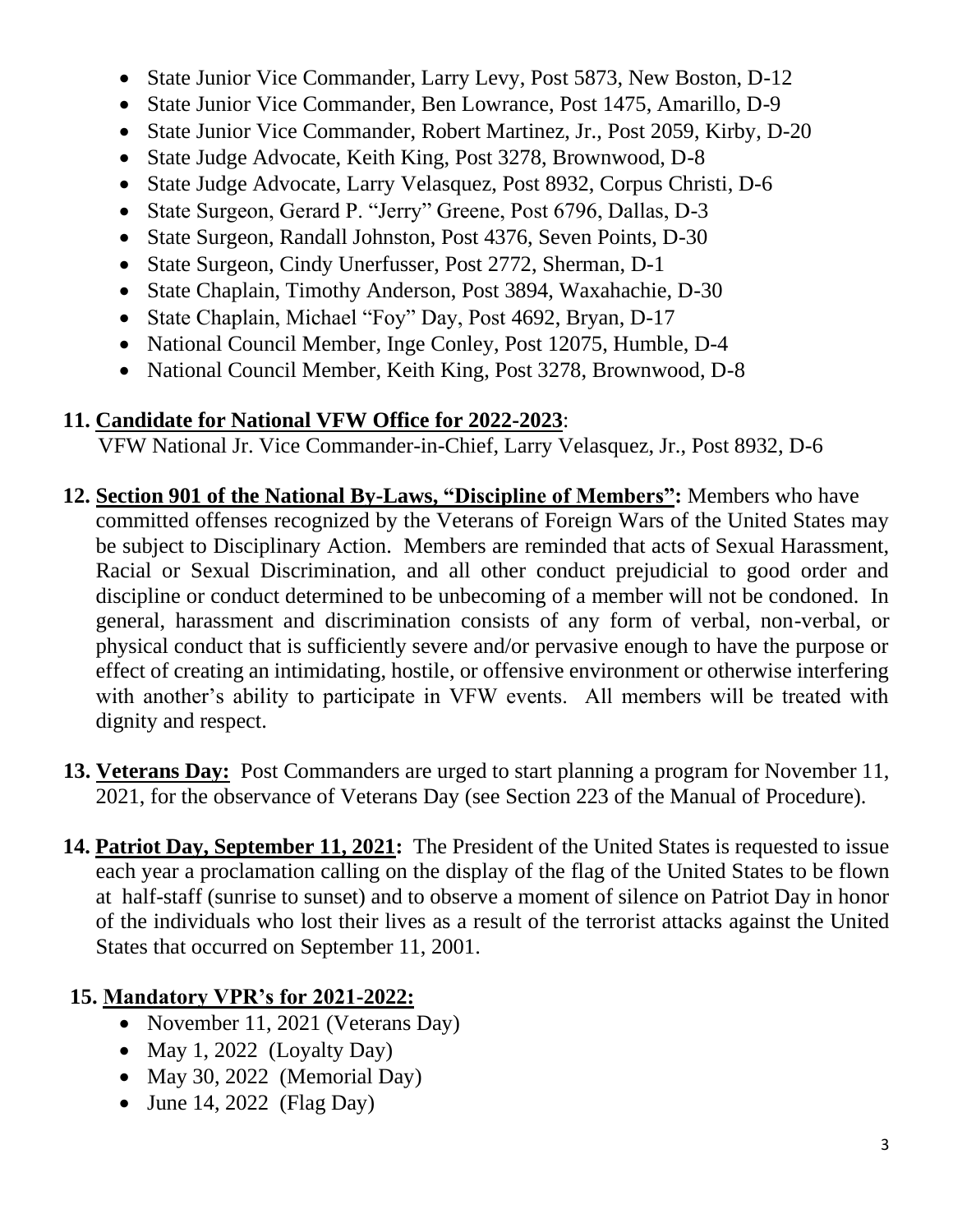**16. Post Audits**: The 4<sup>th</sup> Quarter Post Audit Report (for the 2020-2021 Administrative year) was due by July 31, 2021, on Trustee's Audit forms. The (original) signed copy should be mailed or emailed to Department of Texas VFW Headquarters. Deadline dates for Post Audits for the 2021-2022 Administrative Year:

- 1<sup>st</sup> Quarter Post Audit Report due by October 31, 2021
- 2<sup>nd</sup> Quarter Post Audit Report due by January 31, 2022
- 3<sup>rd</sup> Quarter Post Audit Report due by April 30, 2022

## **17. Mid-Winter Conference 2022 January 19-23, 2022**

Omni Corpus Christi Hotel 900 North Shoreline Blvd. Corpus Christi, Texas 78401

#### **18**. **Annual Texas VFW State Convention 2022 June 15-19, 2022**

Choctaw Conference Center Durant, Oklahoma

## **19. Dates to Remember - Department of Texas VFW HQs office will be closed:**

- October  $11<sup>th</sup>$  Columbus Day
- November  $11<sup>th</sup>$  Veterans Day
- November  $25<sup>th</sup>$  &  $26<sup>th</sup>$  Thanksgiving Observance
- December  $23^{\text{rd}} \& 24^{\text{th}}$  Christmas Observance
- December 31<sup>st</sup> New Year's Eve Observance
- **20. District/Post By-Laws**: District and Posts are reminded to review your By-Laws. If it has been more than 5 years, you should revise them. Contact Wyonda Laurence, Department Secretary, and she can email you templates for the By-Laws. Email Wyonda for assistance: [wyonda@texasvfw.org](mailto:wyonda@texasvfw.org) or call her at 512-834-8535, extension 103.
- **21. Texas VFW Standard Operating (SOP) Procedures**: The SOP is available on the Department of Texas VFW website: [https://www.texasvfw.org/.](https://www.texasvfw.org/) Go to: Admin/SOP, Training Materials, Etc./Posts Books & Forms.

#### **22. Theme for Voice of Democracy for 2021-2022: "America: Where Do We Go From Here?"** The Voice of Democracy is open to students in grades 9-12 who are enrolled in a public, private or parochial high school or home study programs in Texas. To qualify, all student entries must be submitted to a sponsoring local VFW Post by October 31, 2021. The official entry form can be found on the Department of Texas VFW website: [https://www.texasvfw.org/.](https://www.texasvfw.org/) Go to: Admin/SOP, Training Materials, Etc./Post Programs.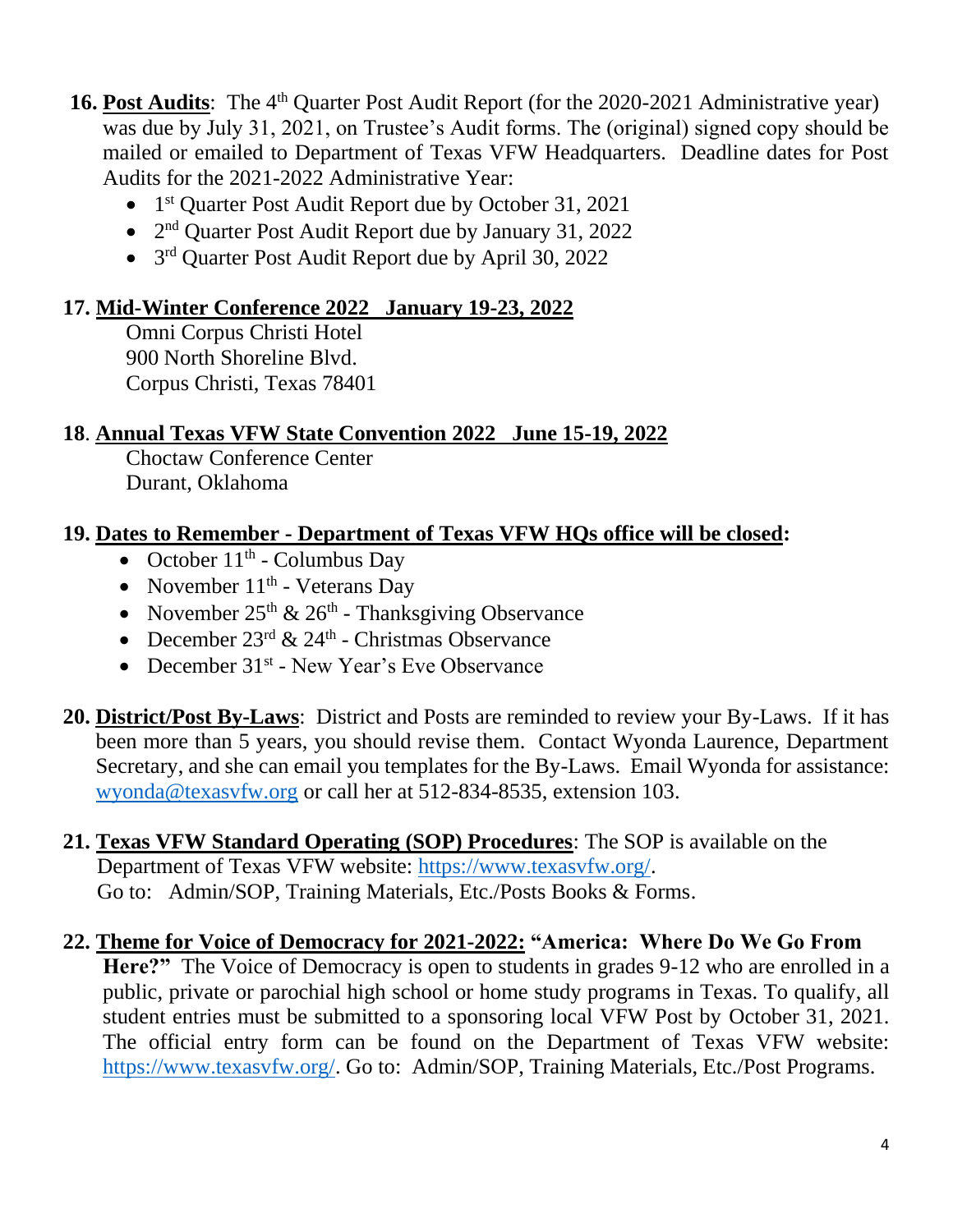- **23. Theme for Patriot's Pen 2021-2022**: **"How Can I Be a Good American?"** The Patriot's Pen competition is open to  $6<sup>th</sup>$ ,  $7<sup>th</sup>$  and  $8<sup>th</sup>$  grade students enrolled in public, private or parochial schools or home study programs in Texas. To qualify, all student entries must be submitted to a sponsoring local VFW Post by October 31, 2021. The official entry form can be found on the Department of Texas VFW website: [https://www.texasvfw.org/.](https://www.texasvfw.org/) Go to: Admin/SOP, Training Materials, Etc./Post Programs.
- **24. Teacher of the Year 2021-2022**: Based on the nominees submitted, Posts will recognize one outstanding teacher in grades K-5, 6-8 and 9-12. Nominations can be submitted by fellow teachers, supervisors, or other interested individuals. To qualify, all teacher entries must be submitted to a sponsoring local VFW Post by October 31, 2021. The official entry form will be posted soon on the National VFW website.

Requirements for Teacher of the Year entries:

- Completed Teacher VFW entry form
- Nomination Letter (up to 350 words)
- Teacher Resume (one page; can be both sides of one page)
- Supporting Documentation (up to 5 pages; can be both sides of one page)
- Photo (good quality head and shoulders photo)

## **25. Reminder of due dates for Voice of Democracy, Patriot's Pen and Teacher entries**:

- From Students & Teachers to local VFW Posts  $\rightarrow$  deadline is October 31, 2021
- VFW Post winners to Districts  $\rightarrow$  deadline is November 15, 2021
- District winners to Department of Texas  $HOs \rightarrow$  deadline is December 1, 2021

**26. John Jowers, Data Management Specialist, Department HQs:** John Jowers is the Department Headquarters staff member to contact for the following items noted below. You can reach him by phone at 512-834-8535 (extension 106) or by email: [john@texasvfw.org.](mailto:john@texasvfw.org)

- Action Date Reports
- Post & District Audit Reports
- Buddy Poppy Orders
- Community Service Reports
- Insurance for VFW Posts
- Post Inspection Reports
- Quartermaster Bonds
- Status Sheet Issues (Posts & Districts)
- VPR's (Veteran Project Reports)